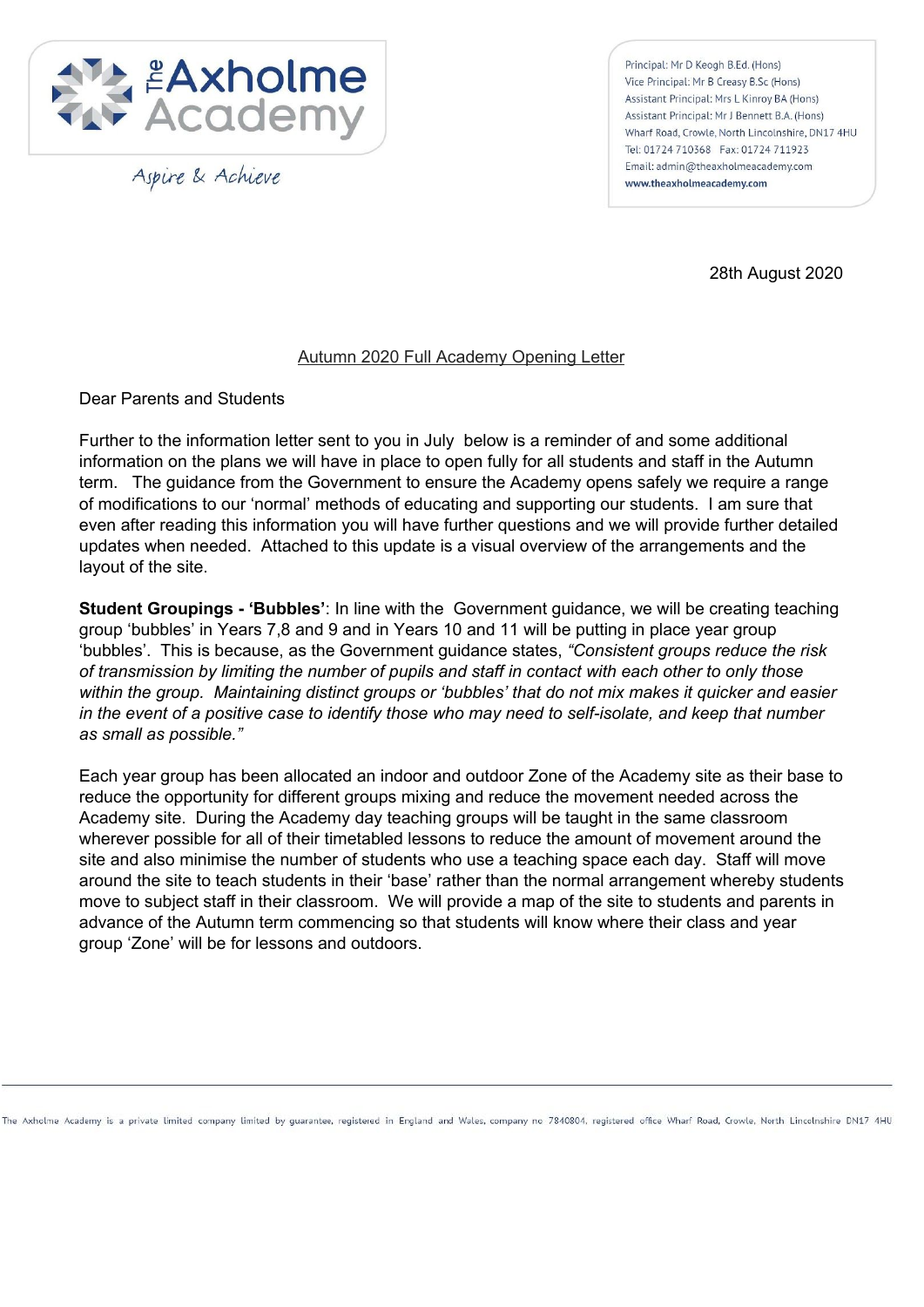**Risk Assessments and Expectations:** The updated Covid-19 Risk assessment taking into our account our plans for reopening is available on our Academy website. The Risk assessment will be under continual review. Also on our website is the updated policy regarding behavioural expectations. I am sure that students will respond positively and maturely to all expectations as we reopen the Academy.

**Student Arrival and Departure**: We will be operating a clear 'arrival at the start of the day and end of day exit plan' using different areas of the site and access points for each year group to avoid year groups mixing.

On Arrival:

Years 7 and 9 will line up at the front of the Academy in their 'Bubbles' Year 8 will line up at the rear of the Academy o Years 10 and 11 will line up at the rear of the Academy in their 'Bubbles'

The Academy day will operate under normal start times and a slightly adjusted end time. We will be staggering the entrance and exit to the building to ensure the 'bubbles' do not mix on site. Also, we will be adopting a staggered break and lunchtime, again, to avoid 'bubbles' mixing.

At the end of the Academy Day we will stagger the release of students to avoid large groups of students gathering or mixing.

2.50 pm - Students who are picked up by Parents in Cars will be released from period 5 2.55pm - Students who walk home or cycle home will be released from period 5 and must leave the site straight away

3.00pm - Students who use the Bus for transportation will be released from period 5.

**Catering:** The Academy will be providing food at lunch-time. Hot and cold options will be available but the range of food will be a limited range in comparison to our normal variety. A Google form will be sent to your academy email address to order food in advance. This **must** be completed if your child requires lunch, as the canteen will not be taking orders on the day.This will avoid lengthy queuing and gathering of large groups of students.

Students can bring a packed lunch if that is the preferred choice.

Food will not be available at break-time so we encourage students to bring a snack to have at this time. Also, we have had to decommission the water coolers around the site as the shared use of water coolers is not permitted. If students normally fill up a water bottle at school they will have to bring their own fluid refreshments. We encourage students to bring water or juice drinks and not fizzy drinks.

**Practical Subjects** : We are endeavouring to deliver a broad and balanced curriculum covering the normal wide range of subjects to all students in the Autumn Term. There will be some adaptations to enable this to happen in subjects such as Physical Education and Technology and we will provide more specific detail on this separately at the start of term..

**Uniform and Equipment** : In line with the Guidance, normal uniform expectations will apply to all students in the Autumn term. We appreciate that it may be challenging to order correct sizes online with Uniform Direct and they will be operating a free returns policy to support you if you order the wrong size of uniform. More detailed uniform information was in the Thursday 16<sup>th</sup> July edition of Ax@home Newsletter. We will expect all students to bring their own standard equipment such as a pencil, pen, ruler and calculator. Students should not share equipment with others.

**Parent/Carer Appointments:** In Line with our risk assessment wherever possible we will not be able to undertake face to face meetings with parents/carers. Discussions will take place over the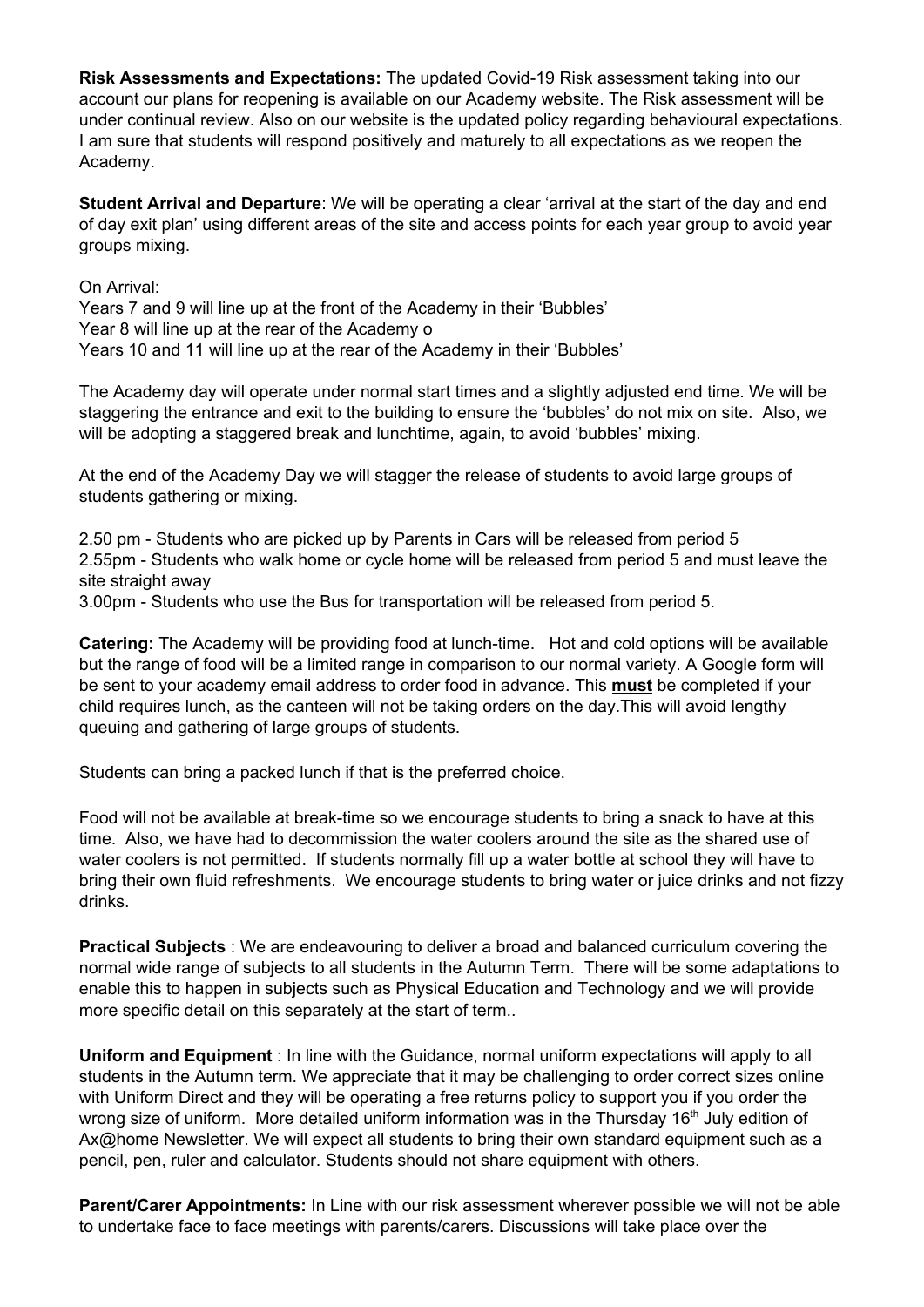telephone or through video conferencing (Google meet). Parents/carers should not access the site without a prior appointment. Parents/Carers should not attend the Academy site if they or anyone they live with have symptoms of Covid-19.

**Transport** : The Academy will be running the bus service following the normal schedule. We will be sending a separate letter with more details on arrangements.

**Hygiene and Prevention of the spread of Coronavirus**: It will be important that all students maintain positive hygiene in line with the guidance. There will be hand sanitiser available across the Academy site and enhanced cleaning in place but we also encourage students to have their own hand sanitiser as well, particularly if they are using transport to travel to/from the Academy. In summary, the hygiene and prevention measures focus on:

1. Minimise contact with individuals who are unwell by ensuring that those who have coronavirus (COVID-19) symptoms, or who have someone in their household who does, do not attend school

2. Clean hands thoroughly more often than usual

3. Ensure good respiratory hygiene by promoting the 'catch it, bin it, kill it' approach

We will be providing more detail to students at the start of term to ensure everyone is fully clear how our hygiene and prevention measures and also behaviour expectations will operate on a day to day basis. I am sure students will respond positively.

Do not send your child to school if:

- they are showing coronavirus [\(COVID-19\)](https://www.nhs.uk/conditions/coronavirus-covid-19/symptoms/) symptoms
- someone in their household is showing symptoms

[Arrange](https://www.nhs.uk/conditions/coronavirus-covid-19/testing-and-tracing/) a test if you or your child develops symptoms. Inform school of the results.

If the test is positive, follow guidance for households with possible or confirmed [coronavirus](https://www.gov.uk/government/publications/covid-19-stay-at-home-guidance) [\(COVID-19\)](https://www.gov.uk/government/publications/covid-19-stay-at-home-guidance) infection, and engage with the NHS Test and Trace process.

It is really important that you help the Academy to implement these actions by following the advice set out here and wider public health advice and guidance.

**Face Coverings:** You will be aware of the recent Government guidance change on face coverings in schools. The new guidance states:

*"Schools and colleges will have the discretion to require face coverings in communal areas where social distancing cannot be saf*ely managed, if they believe that it is right in their particular circumstances."

Our Academy site, particularly the corridors, make it particularly difficult to maintain social distancing when staff and students are moving around the site.

From the start of term we will be requiring all students, staff and visitors to wear a face covering in communal areas such as corridors and the diner when queuing for food. Students should, where possible, have their own face covering to wear. The Academy will have a contingency supply of